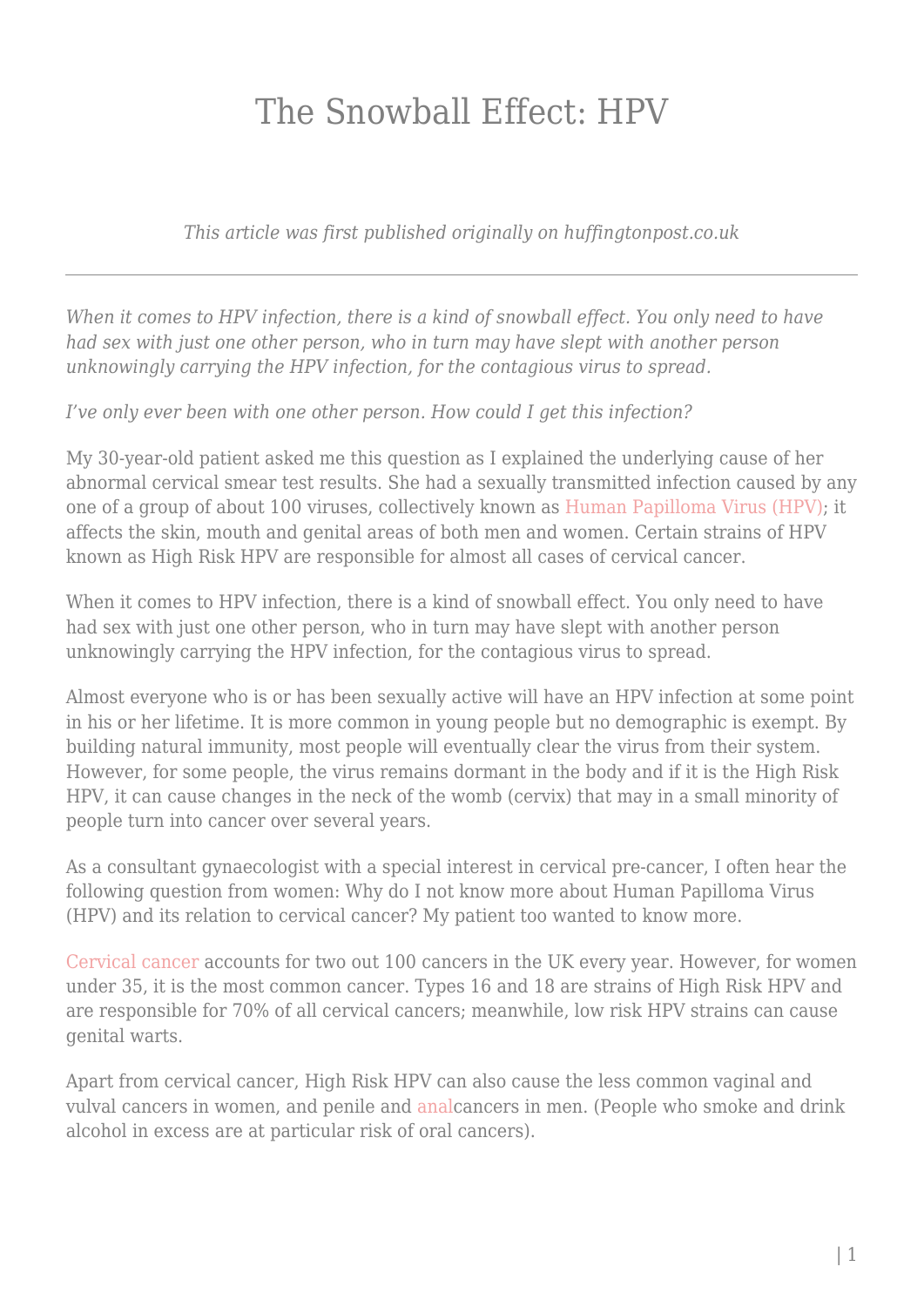### The Snowball Effect: HPV

Women and men who are sexually active do need to be aware of the correlation between HPV infection and cancer as there is help available. The good news is that cervical cancer is mostly preventable.

*Is there anyway to prevent getting HPV infection?*

Abstinence is the only way of completely avoiding HPV infection. However, this is not practical advice.

Using [condoms](http://www.nhs.uk/conditions/contraception-guide/pages/male-condoms.aspx) every time you have sex can significantly reduce the risk of getting HPV infection, as well as other sexually transmitted diseases such as [chlamydia and HIV.](https://www.huffingtonpost.co.uk/dr-nitu-bajekal/christmas-gift_b_8848730.html) However, condoms cannot completely eliminate the chances of catching HPV infection as the virus is present on the skin of the genital areas and in the mouth as well. Therefore, oral sex, anal intercourse, open mouth kissing as well as vaginal intercourse all increase the chance of getting HPV infection as does having multiple partners. Most people with HPV have no symptoms.

One cannot get HPV infection from toilet seats, holding hands, swimming or sharing food.

Stopping smoking can also help reduce the risk of HPV progressing to cancer and in eliminating the virus from your body quicker. Excess alcohol should also be avoided.

It is usually not possible to trace the source of the HPV infection, as it may have been lying dormant for several years before any symptoms are experienced.

However, it must be stressed that anyone can get HPV infection so taking precautions and reducing risk factors is sensible.

*Can you tell me a bit more about the HPV vaccination?*

The [HPV vaccination programme](http://www.nhs.uk/conditions/vaccinations/pages/hpv-human-papillomavirus-vaccine.aspx) is very safe and highly effective, protecting against the two main strains of HPV (Types 16 and 18) that cause the majority of cervical cancer cases. It also offers protection against the viruses that cause genital warts. This vaccine is available to all young girls at ages of 12-13 (year 8) in the UK so that they are protected by the time they are sexually active. Girls can have it free on the NHS up to the age of 18. It usually consists of two injections at least six months apart.

The effects of the vaccine last for at least ten years and probably much longer. It's estimated that at about 400 lives can be saved every year through [vaccination](https://www.rcog.org.uk/en/news/rcog-statement-on-hpv-vaccine-contract/) against HPV.